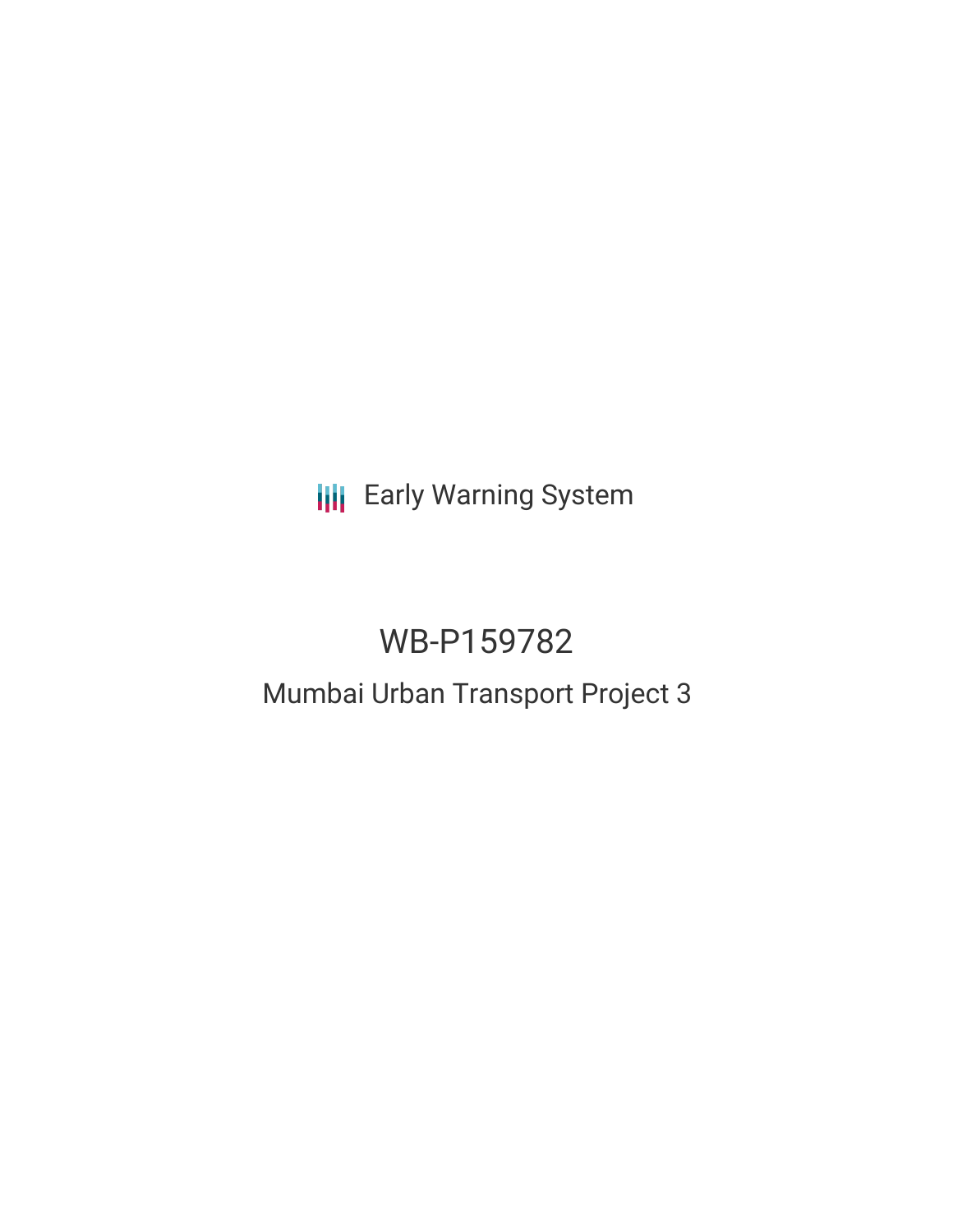

| <b>Countries</b>               | India                                   |
|--------------------------------|-----------------------------------------|
| <b>Specific Location</b>       | Mumbai                                  |
| <b>Financial Institutions</b>  | World Bank (WB)                         |
| <b>Status</b>                  | Proposed                                |
| <b>Bank Risk Rating</b>        | A                                       |
| <b>Voting Date</b>             | 2018-12-18                              |
| <b>Borrower</b>                | Mumbai Railway Vikas Corporation (MRVC) |
| <b>Sectors</b>                 | Transport                               |
| <b>Investment Type(s)</b>      | Loan                                    |
| <b>Investment Amount (USD)</b> | \$500.00 million                        |
| <b>Project Cost (USD)</b>      | \$2,500.00 million                      |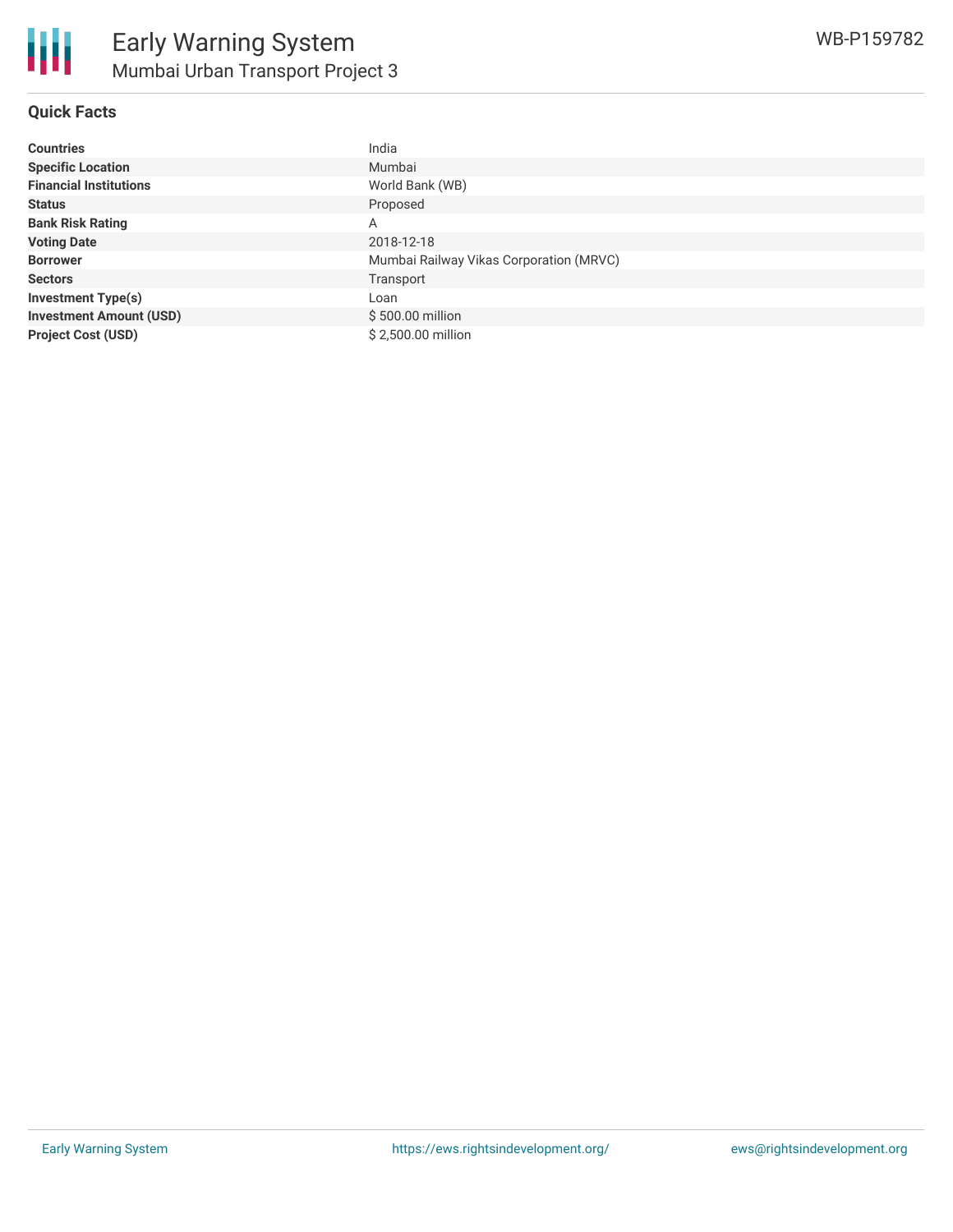

#### **Project Description**

According to the bank document, the project's objective is to improve the network connectivity, service quality and safety of Mumbai's suburban railway system, and better integrate the system with the Mumbai Metropolitan Region Plan both at the network level and through transit oriented development initiatives at specific stations.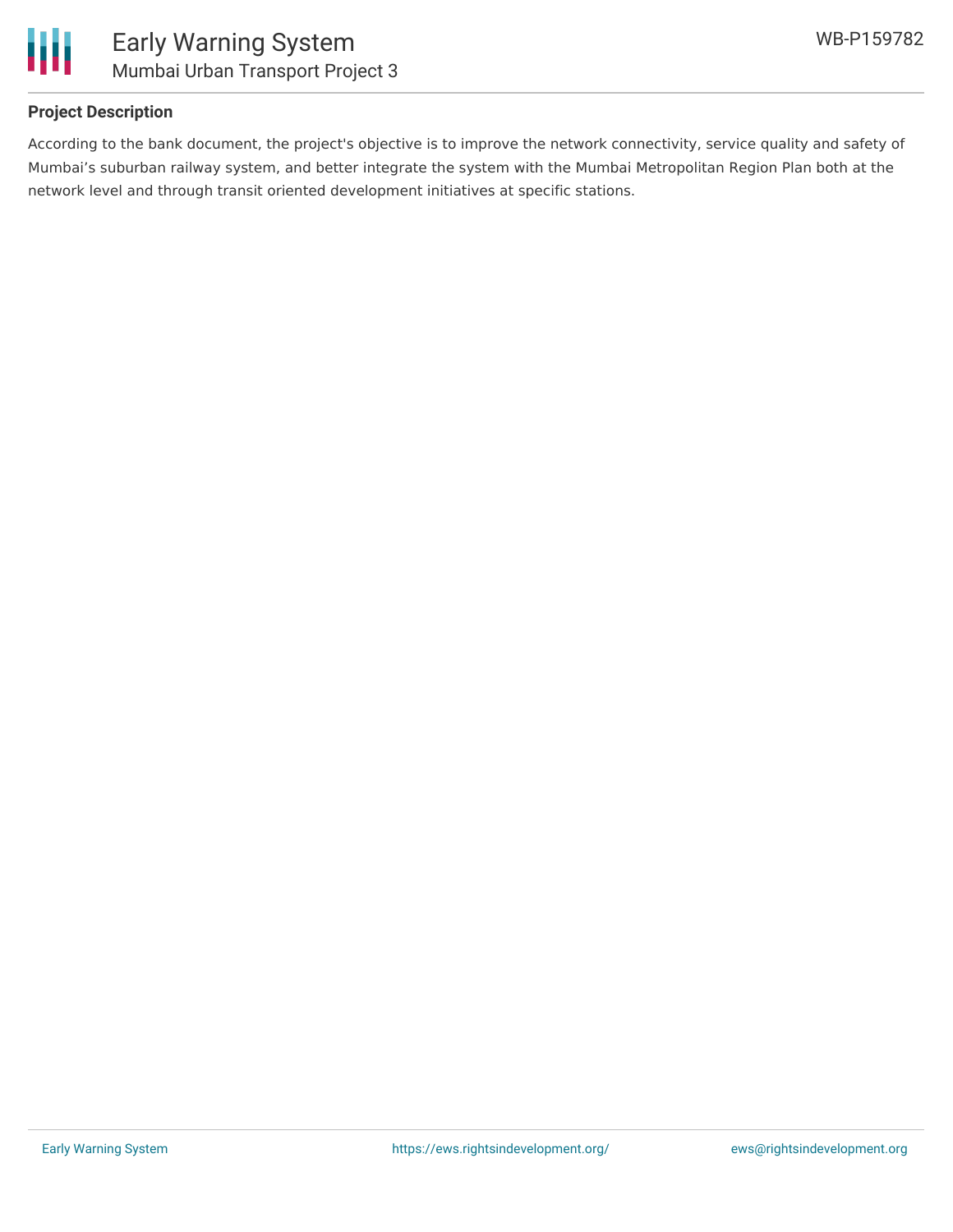

#### **Investment Description**

World Bank (WB)

Co-financing: Asian Infrastructure Investment Bank US\$ 500 million Borrower US\$ 1,500 million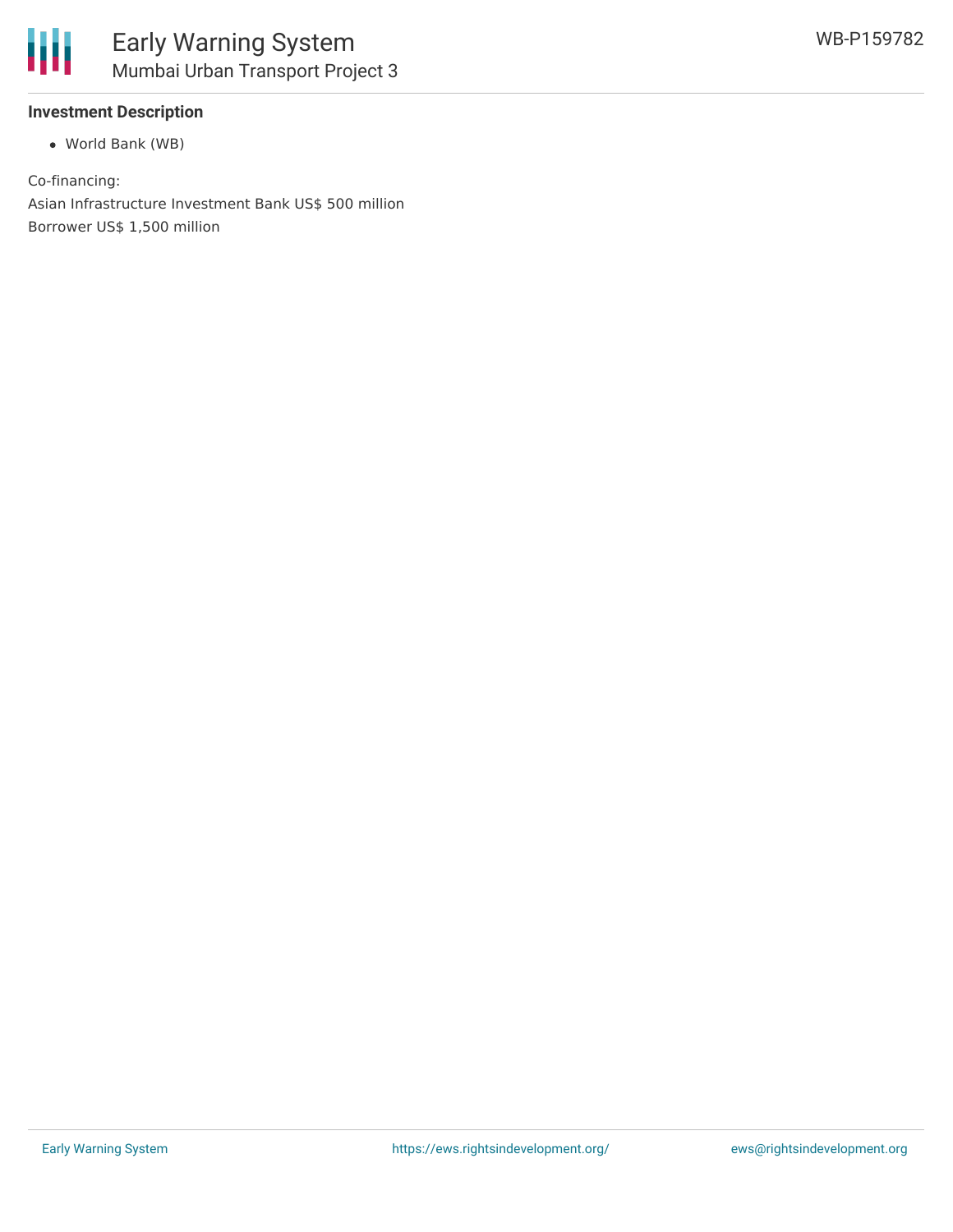

## Early Warning System Mumbai Urban Transport Project 3

| <b>Private Actor 1</b> | <b>Private Actor</b><br>1 Role | <b>Private Actor</b><br>Sector | <b>Relation</b> | <b>Private Actor 2</b>                  | <b>Private Actor</b><br>2 Role | <b>Private Actor</b><br>2 Sector |
|------------------------|--------------------------------|--------------------------------|-----------------|-----------------------------------------|--------------------------------|----------------------------------|
| $-$                    | $\overline{\phantom{a}}$       | $\overline{\phantom{a}}$       | $\sim$          | Mumbai Railway Vikas Corporation (MRVC) | Client                         | $\sim$ $ -$                      |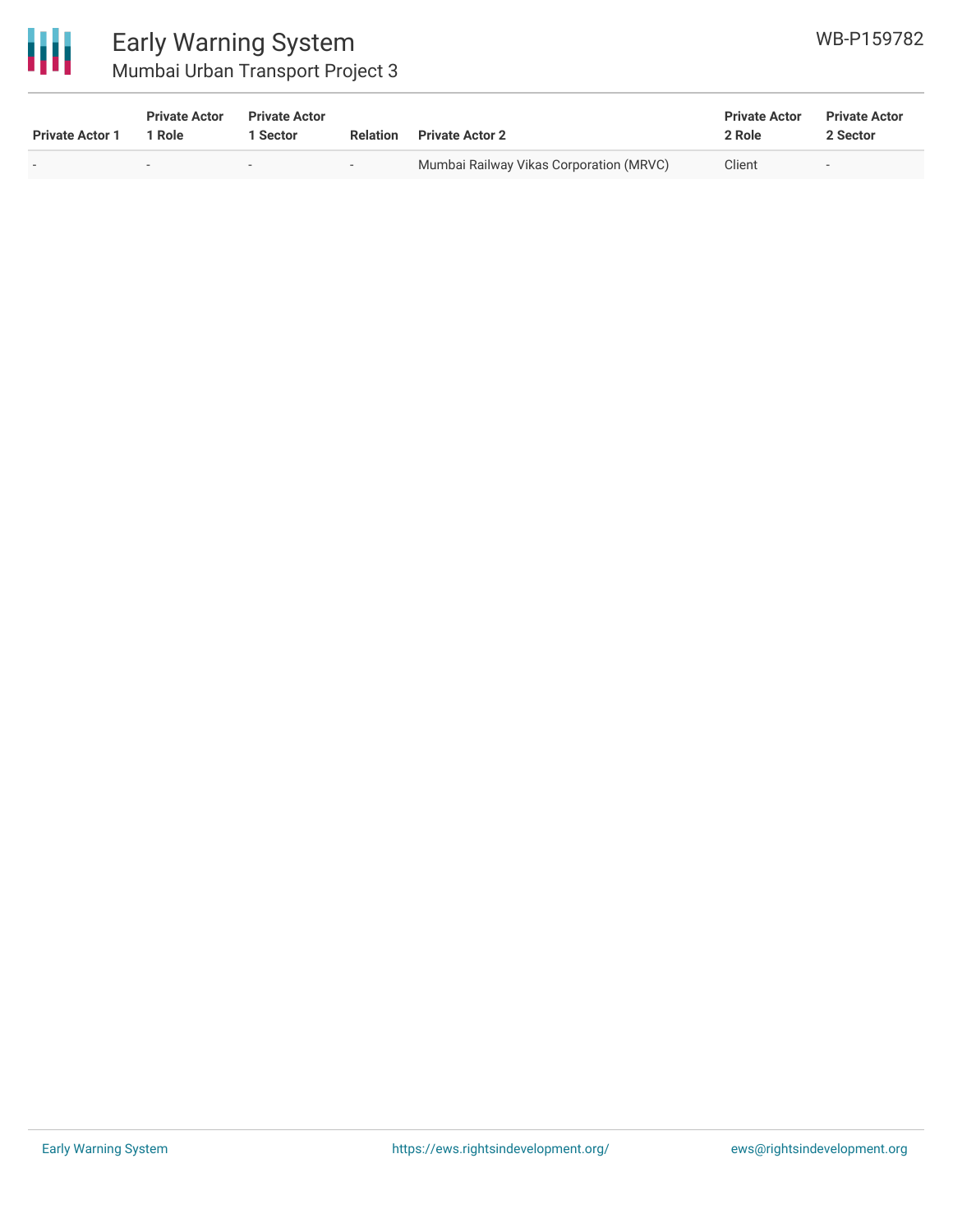

#### **Contact Information**

**World Bank** Atul Agarwal, Shigeyuki Sakaki Sr Transport. Spec.

#### **Borrower/Client/Recipient**

Mumbai Railway Vikas Corporation (MRVC) Ravi Agarwal Director (Technical) edmrvc@gmail.com

#### **Implementing Agencies**

Mumbai Railway Vikas Corporation (MRVC) Ravi Agarwal Director (Technical) edmrvc@gmail.com

#### **ACCOUNTABILITY MECHANISM OF WORLD BANK**

The World Bank Inspection Panel is the independent complaint mechanism and fact-finding body for people who believe they are likely to be, or have been, adversely affected by a World Bank-financed project. If you submit a complaint to the Inspection Panel, they may investigate to assess whether the World Bank is following its own policies and procedures for preventing harm to people or the environment. You can contact the Inspection Panel or submit a complaint by emailing ipanel@worldbank.org. You can learn more about the Inspection Panel and how to file a complaint at: <http://ewebapps.worldbank.org/apps/ip/Pages/Home.aspx> .